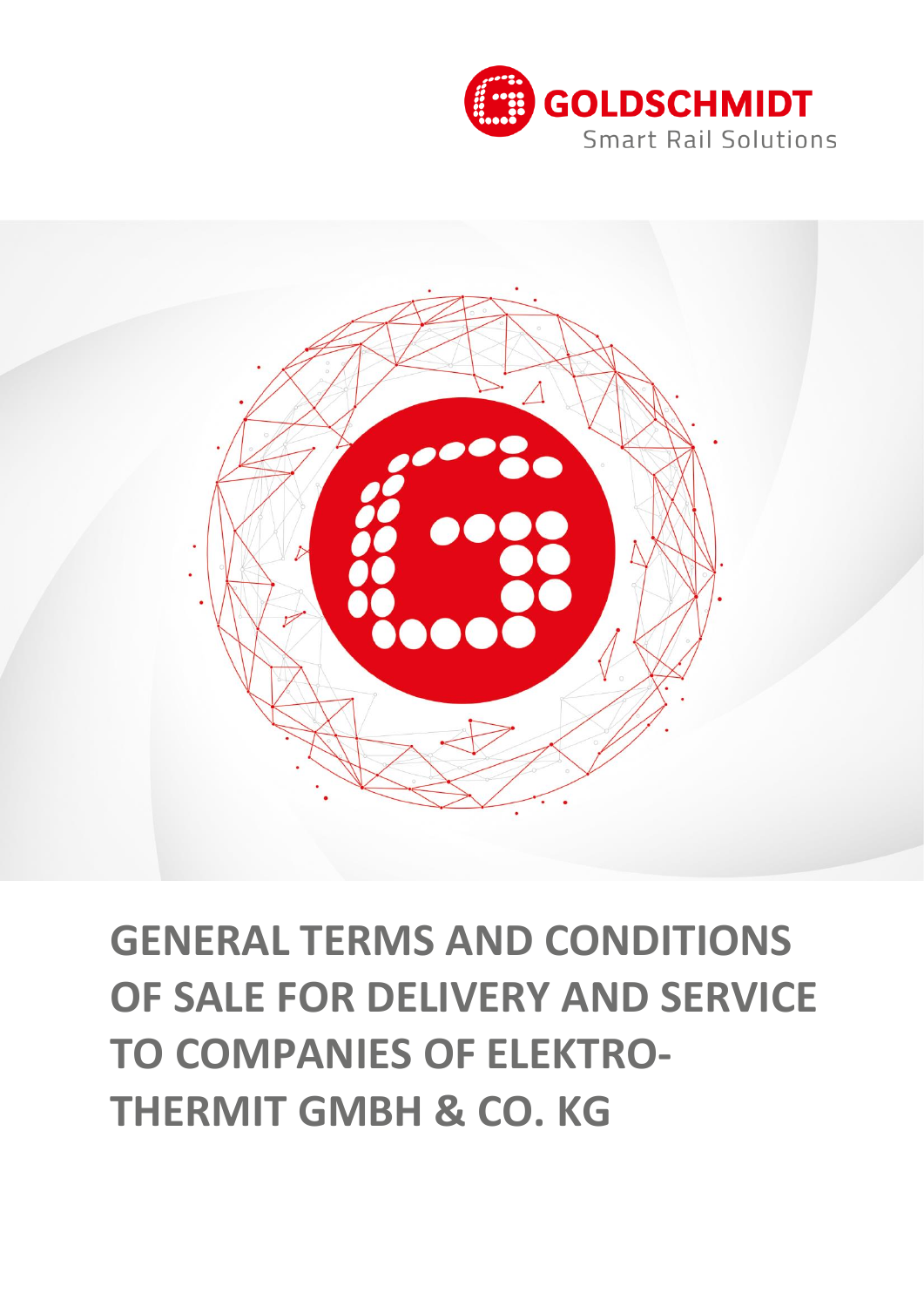

## **CONTENT**

| 2. |  |
|----|--|
| 3. |  |
| 4. |  |
| 5. |  |
| 6. |  |
| 7. |  |
| 8. |  |
| 9. |  |
|    |  |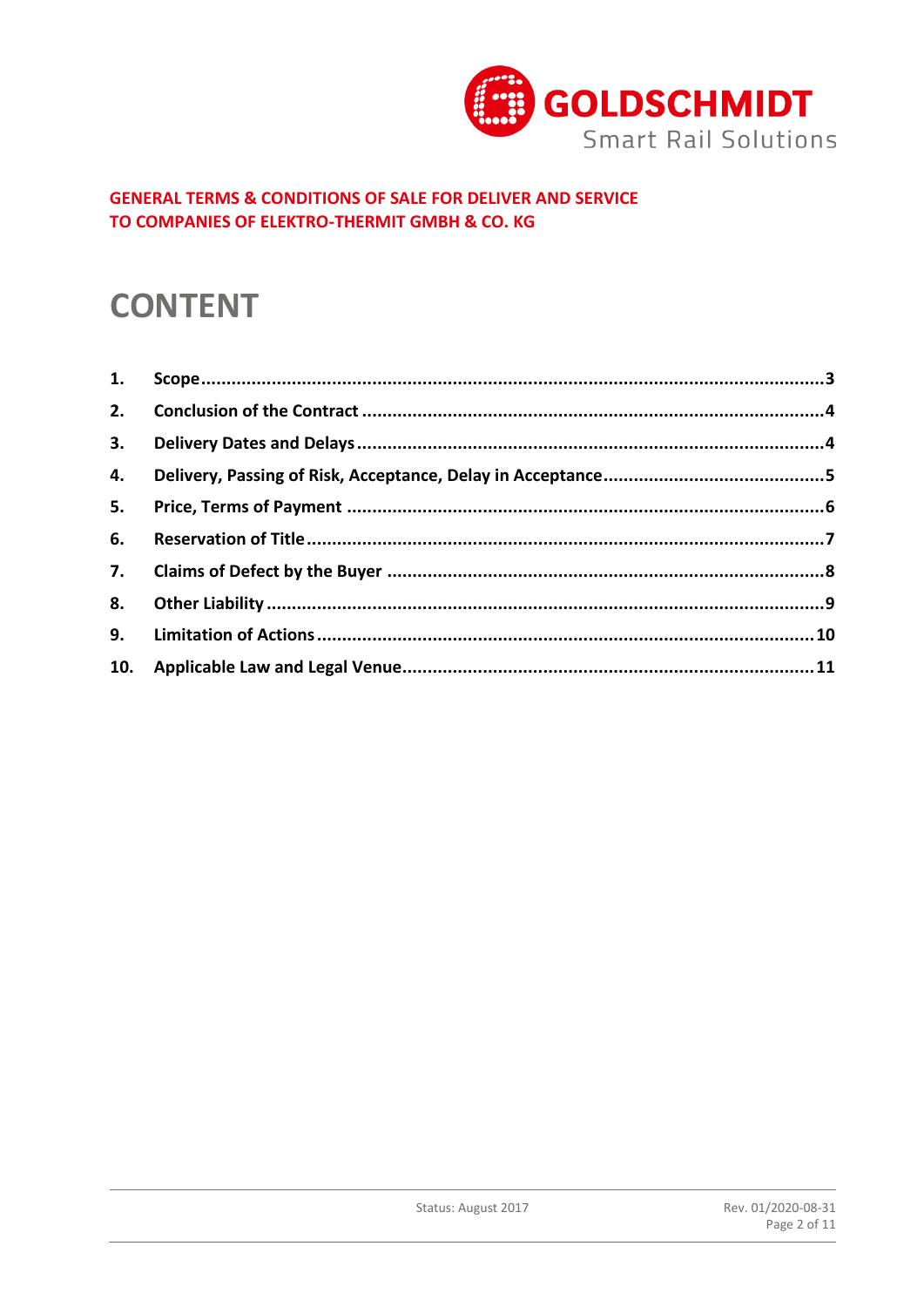

## **1. Scope**

(1) These General Terms and Conditions shall apply to all of our business relationships with our customers ("Buyer"). These terms and conditions shall only apply if the Buyer is an entrepreneur as defined by  $\S$  14 of the German Civil Code, a legal entity under public law, or a special fund under public law.

(2) These terms and conditions shall apply in particular to purchase agreements on the sale and/or delivery of movable goods ("goods"), regardless of whether we manufacture said goods or purchase them from suppliers (§§ 433, 651 German Civil Code), and for other services, including all advising and consulting. If not agreed otherwise, the version of these terms and conditions valid at the time the Buyer places the order or, in any event, the most recent version sent to the Buyer in writing shall serve as the valid general agreement for similar future agreements without requiring us to make reference to the terms and conditions in each and every case.

(3) We are entitled to make subsequent changes to these terms and conditions at any time if legitimate reasons exist for doing so, such as changes in the law and legal practices or market conditions. Any such changes to these terms and conditions, which shall be communicated to the Buyer in writing, shall become valid if the Buyer does not object in writing within six weeks. We shall make express reference to this right to object in the written communication informing the Buyer of changes to the terms and conditions.

(4) Our terms and conditions shall apply exclusively. Any terms or conditions of the Buyer that diverge, contradict or supplement, in particular any purchasing terms or conditions, shall only become part of the contract if and to the extent that we expressly approve the validity of such terms or conditions. This approval shall be required in every case, including for instance, if we unreservedly make a delivery to the Buyer with knowledge of the Buyer's terms and conditions and even if unconditional acceptance of the purchase terms is an intended consequence of the order acceptance.

(5) Agreements reached in individual cases with the Buyer (including ancillary agreements, supplements and amendments) shall always have precedence over these terms and conditions. Subject to contrary evidence, a written agreement or our written confirmation shall be decisive in determining the contents of any such agreement.

(6) Legally relevant declarations and notifications made by the Buyer in reference to this contract (e.g. setting of deadlines, notice of defects, declarations of withdrawal or reduction), must be submitted in writing, meaning, for example, by letter, email, or fax, in order to be valid. Any formal requirements stipulated by law and other forms of proof, especially in the case of doubt regarding the legitimacy of the declarant, shall remain unaffected.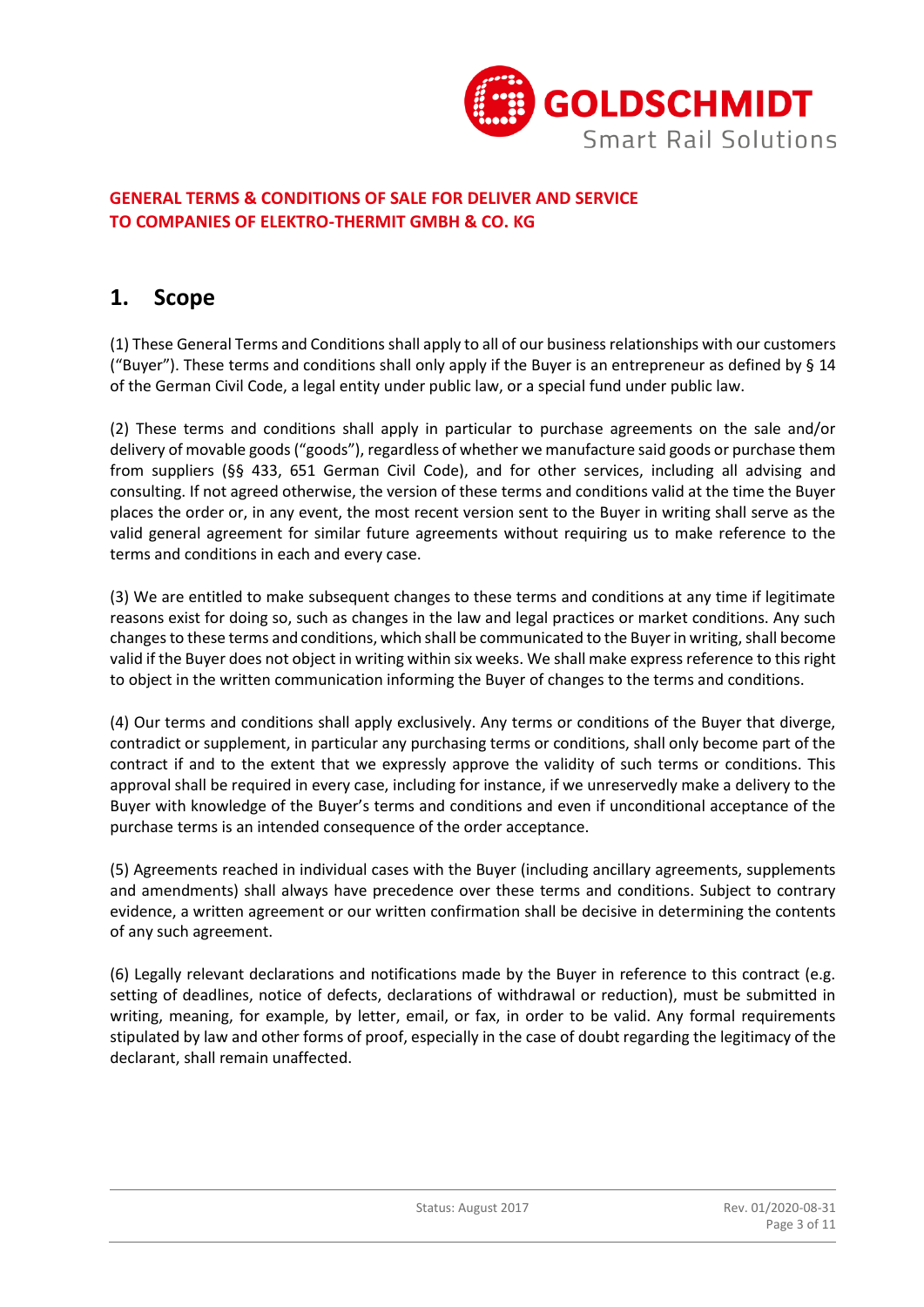

(7) References to the validity of statutory provisions are purely for purposes of clarification. Even in the absence of such clarifications, the statutory provisions shall apply insofar as they are not directly changed or expressly precluded by these terms and conditions.

## **2. Conclusion of the Contract**

(1) Our offers are without obligation and non-binding. They are only offers extended to the Buyer regarding orders. This shall also apply if we have sent to the Buyer catalogues, technical documentation (e.g. drawings, plans, calculations, weights and measures, references to DIN standards), other product descriptions or documents (e.g. cost estimates), including in digital form, to which we reserve property rights and copyrights. Moreover, the aforementioned documents are to be kept confidential in relation to third parties, even after the contractual relationship has ended. This obligation to observe secrecy shall only cease if and to the extent that the knowledge contained in the documents has become general knowledge.

(2) The order of goods by the Buyer is deemed as a binding contractual offer. If not stipulated otherwise in the order, we shall be entitled to accept this contractual offer within four calendar weeks after receiving it.

(3) Acceptance of the order can be declared either in writing (e.g. by order confirmation or, in the case of delivery, by invoice) or by delivery of the goods to the Buyer.

(4) If our order confirmation contains a clause listed in INCOTERMS (e.g. EXW, etc.), the most recent, relevant INCOTERMS shall apply to said clause unless another version has been specifically referenced in our order confirmation.

## **3. Delivery Dates and Delays**

(1) The delivery deadline shall be agreed upon individually and explicitly or set by us in the order confirmation.

(2) Delivery deadlines shall not begin before all details regarding order fulfillment have been clarified and all other requirements to be fulfilled by the Buyer have been met.

(3) Insofar as we are unable to observe binding delivery deadlines for reasons for which we are not responsible (non-availability of the service), we shall immediately inform the Buyer of this situation and, at the same time, indicate the expected, new delivery date. If the service is not available by the new delivery deadline, we shall have the right to withdraw, in part or in whole, from the contract; we will immediately reimburse the Buyer for any consideration already provided. Deemed a case of nonavailability of a service within this context is, in particular, the belated delivery by our suppliers if we have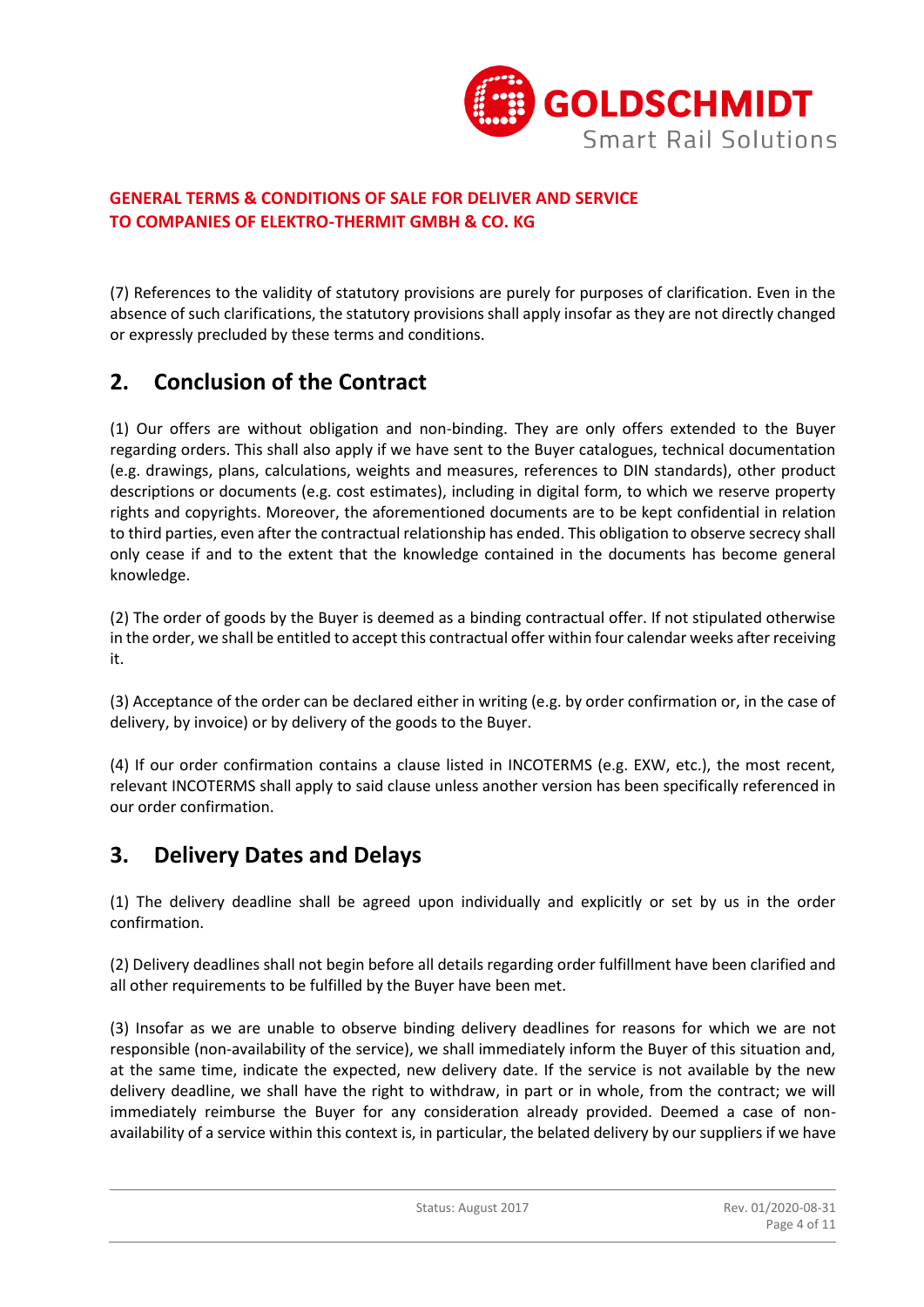

concluded a congruent covering transaction, if neither we nor our suppliers are at fault, or if we are not obliged to procure in individual cases.

(4) The rights of the Buyer under § 8 of these terms and conditions and our statutory rights shall remain unaffected, particularly if the duty to perform has been suspended (e.g. due to the impossibility or unreasonableness of performance and/or supplementary performance).

## **4. Delivery, Passing of Risk, Acceptance, Delay in Acceptance**

(1) The delivery is carried out ex warehouse, where the place of performance for the delivery and any supplementary performance is also located. At the request and at the expense of the Buyer, the goods shall be sent to another place of destination (sale by delivery to a place other than the place of performance). Insofar as not otherwise agreed, we are entitled to determine the type of shipment (in particular transport company, shipment route, and packaging). Furthermore, we will attempt to follow the wishes of the Buyer regarding mode of shipment and route; however, any extra costs incurred when doing this shall be covered by the Buyer. This shall apply even in cases where carriage-paid delivery has been agreed.

(2) The risk of accidental loss and accidental deterioration of the goods shall pass to the Buyer at the latest when the goods are handed over. With a contract of sale involving the carriage of goods the risk of accidental loss and accidental deterioration of the goods and the risk of delay shall already pass with the delivery of the goods to the carrier, the freight forwarder or the other person or institution determined to carry out the shipment. Insofar as an acceptance has been agreed this shall be decisive for the passing of risk. Moreover, the statutory provisions governing contracts for work and services shall also apply accordingly to any agreed acceptance. If the Buyer is in default with the acceptance, this shall be deemed equivalent to the handover or receipt.

(3) If the Buyer is in default of acceptance, if the Buyer fails to cooperate, or if our delivery is delayed for other reasons for which the Buyer is responsible, then we are entitled to demand compensation for the resulting damages, including additional expenses (e.g. storage costs). As compensation we shall charge a lump sum based on the agreed price in the amount of 0.5% per full calendar week, limited to a total of 5%, beginning with the delivery deadline, in the absence of a specific delivery date, beginning with the notification that the goods are ready for shipment.

Evidence of higher damages and our statutory claims remain unaffected (in particular for reimbursement of additional expenses, reasonable compensation, termination); the lump sum is, however, to be offset against further monetary claims. The Buyer retains the right to prove that we did not suffer any damages or substantially less damage than covered by the aforementioned lump sum.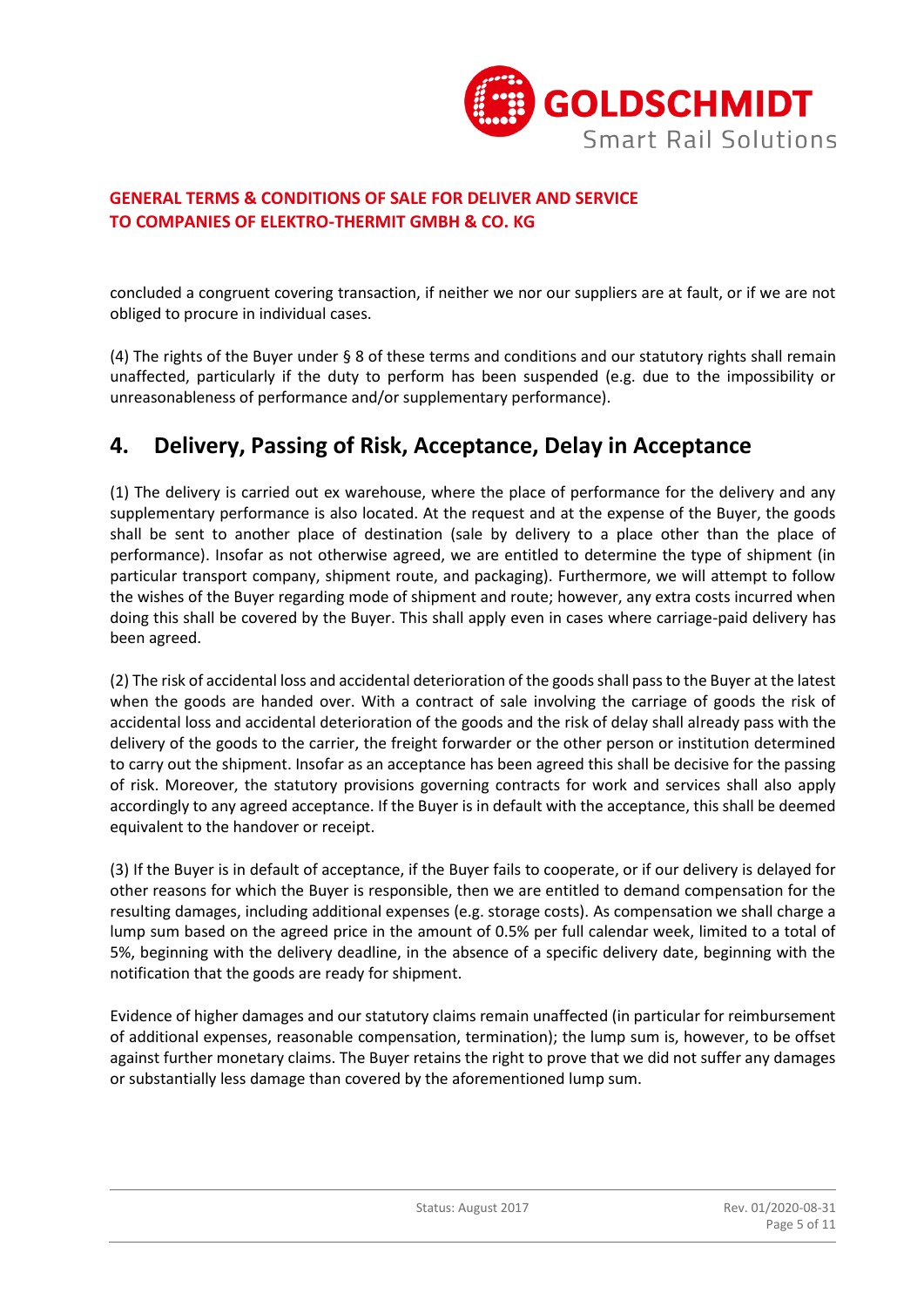

(4) In the event of a delivery order or call which is delayed due to the customer, we shall be entitled to postpone the delivery for a reasonable period of time for planning.

## **5. Price, Terms of Payment**

(1) Insofar as not otherwise agreed in individual cases, the prices valid at the time of contract conclusion shall apply ex warehouse, plus the applicable VAT. All prices are in EUR and do not include packaging. If there is no agreement otherwise, services which do not fall within the scope of the offer shall be rendered and invoiced based on our general price lists valid at the time.

(2) For sales by delivery to a place other than the place of performance (§ 4 subs. 1) the Buyer shall be liable for the transport costs ex warehouse and the costs for any shipping insurance desired by Buyer. Any customs duties, fees, taxes or other public dues shall be paid by the Buyer.

(3) The purchase price shall be due in full (without discount deduction) within 14 days of invoicing and delivery, or acceptance of the goods. However, we reserve the right at all times, even in the context of an ongoing business relationship, to carry out the delivery, in part or in whole, only after advance payment has been made. The reservation of this right shall be declared at the latest in the order confirmation.

(4) The Buyer shall be in default after the aforementioned payment due date. Statutory default interest shall be paid on the purchase price for the duration of the default. We reserve the right to assert further damages due to default. Our claim for commercial maturity interest from merchants under § 353 of the German Commercial Code shall remain unaffected.

(5) Should the Buyer be in default, we shall also have the right to withhold all deliveries and services related to all contracts with the Buyer until all payment obligations have been satisfied. The Buyer may avoid such withholding by arranging the issue of an absolute, undated guarantee by a major German bank, or a local credit institute covered by the deposit insurance fund, in the amount of all payments due.

(6) The Buyer is only entitled to offset or retain to the same extent as the Buyer's entitlement has been bindingly determined by a court of law or is undisputed. In the case of delivery defects the rights of the Buyer, particularly those under § 7 subs. 7 of these terms and conditions, shall remain unaffected.

(7) If there are indications after contract conclusion that our entitlement to the purchase price is at risk through insufficient ability of the Buyer to pay (e.g. filing for insolvency proceedings), then according to the statutory provisions we are entitled to refuse service and—if applicable after setting a deadline—to cancel the contract (§ 321 German Civil Code). In the case of contracts regarding the manufacture of unique objects (one-off production), we may declare our withdrawal immediately; the statutory provisions regarding the lack of necessity to set a deadline remain unaffected.

Status: August 2017 **Rev. 01/2020-08-31**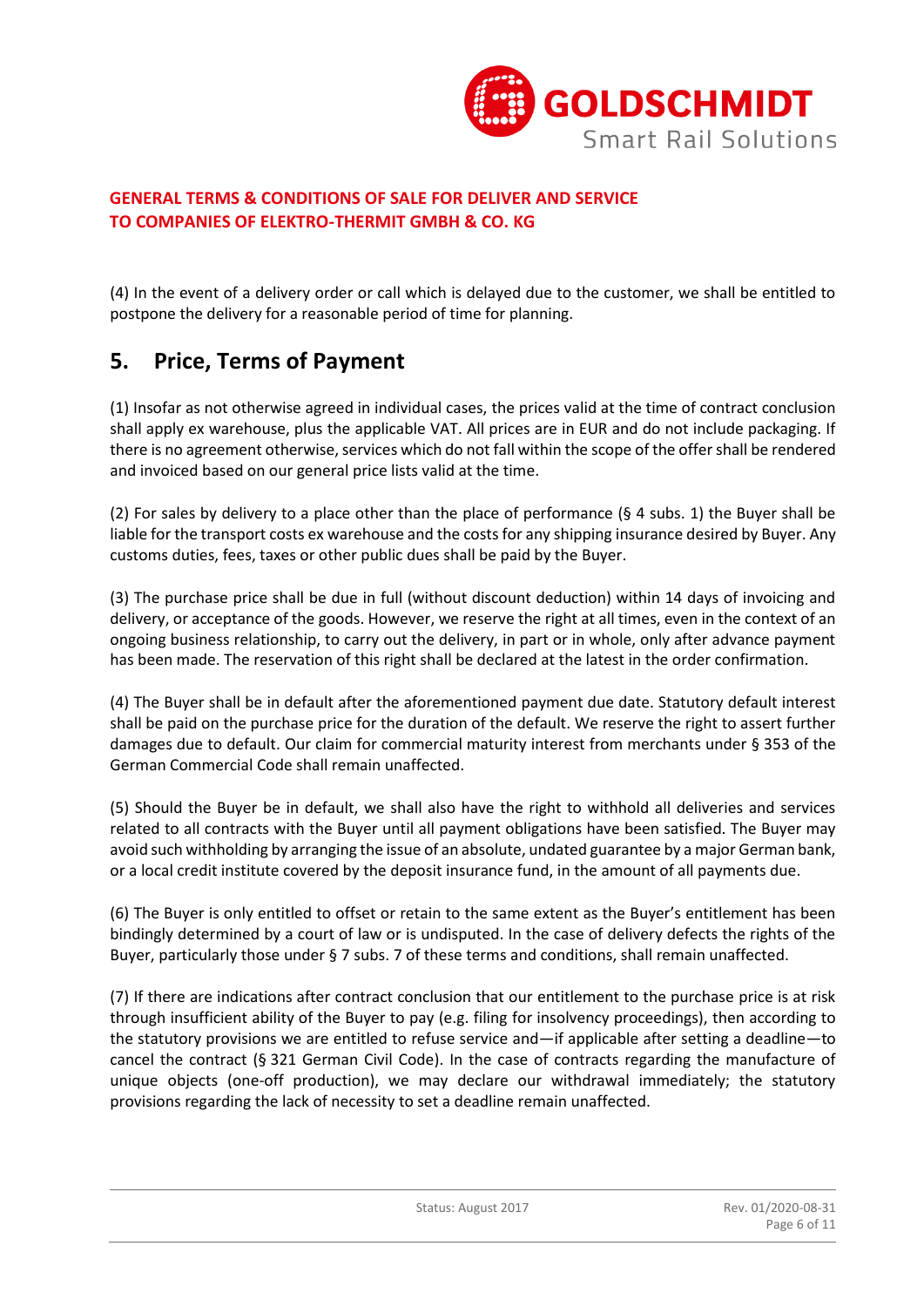

## **6. Reservation of Title**

(1) We reserve the right of title to the goods until all of our current and future claims arising from the sales contract and the current business relationship (secured claims) have been satisfied.

(2) The goods subject to retention of title may not be pledged to third parties or assigned as collateral before full payment of the secured claims. The Buyer must inform us immediately in writing if and insofar as insolvency proceedings have been filed or third parties have access (e.g. attachment) to the goods belonging to us.

(3) In the event that the Buyer is in breach of the contract, particularly by not paying the purchase price due, we shall have the right under statute to withdraw from the contract and/or demand that the goods be handed over based on reservation of title. The demand to handover goods does not include the declaration of withdrawal from the contract. We merely have the right to demand the return of the goods and to reserve the right to cancel the contract. If the Buyer does not pay the purchase price due, we may however only exercise these rights if we have already set a reasonable payment deadline for the Buyer and this deadline has passed in vain or there is no necessity under statute to set such a deadline.

(4) The Buyer is authorized within the ordinary scope of business to resell and/or process the goods subject to retention of title until revocation of such authorization in accordance with (c) below. In this case the following provisions shall also apply.

(a) The reservation of title covers the products which are produced by processing, mixing or combining our goods at their full value, whereby we are deemed the manufacturer. If the ownership rights of a third party continue to exist in the case of any processing, mixing or combining with third-party goods, then we shall acquire co-ownership in proportion to the invoiced values of the processed, mixed, or combined goods. Furthermore, the same shall apply to the produced product as to the goods delivered under the reservation of title.

(b) The Buyer hereby assigns to us the claims against third parties which arise from the resale of the goods or the produced product in full or in the amount of our potential co-ownership share as collateral according to the aforementioned subsection. We hereby accept this assignment. The obligations of the Buyer stated under subsection 2 shall also apply in respect to the assigned claims.

(c) In addition to us, the Buyer shall remain authorized to collect the claim. We shall undertake not to collect the claim as long as the Buyer meets any payment obligations to us, no deficiency in the Buyer's ability to pay exists, and we have not asserted the right to retain title as provided for under subsection 3. However, should this be the case, we can request the Buyer to inform us of the assigned claims and their debtors, to provide all information necessary for collection, to hand over all relevant documents and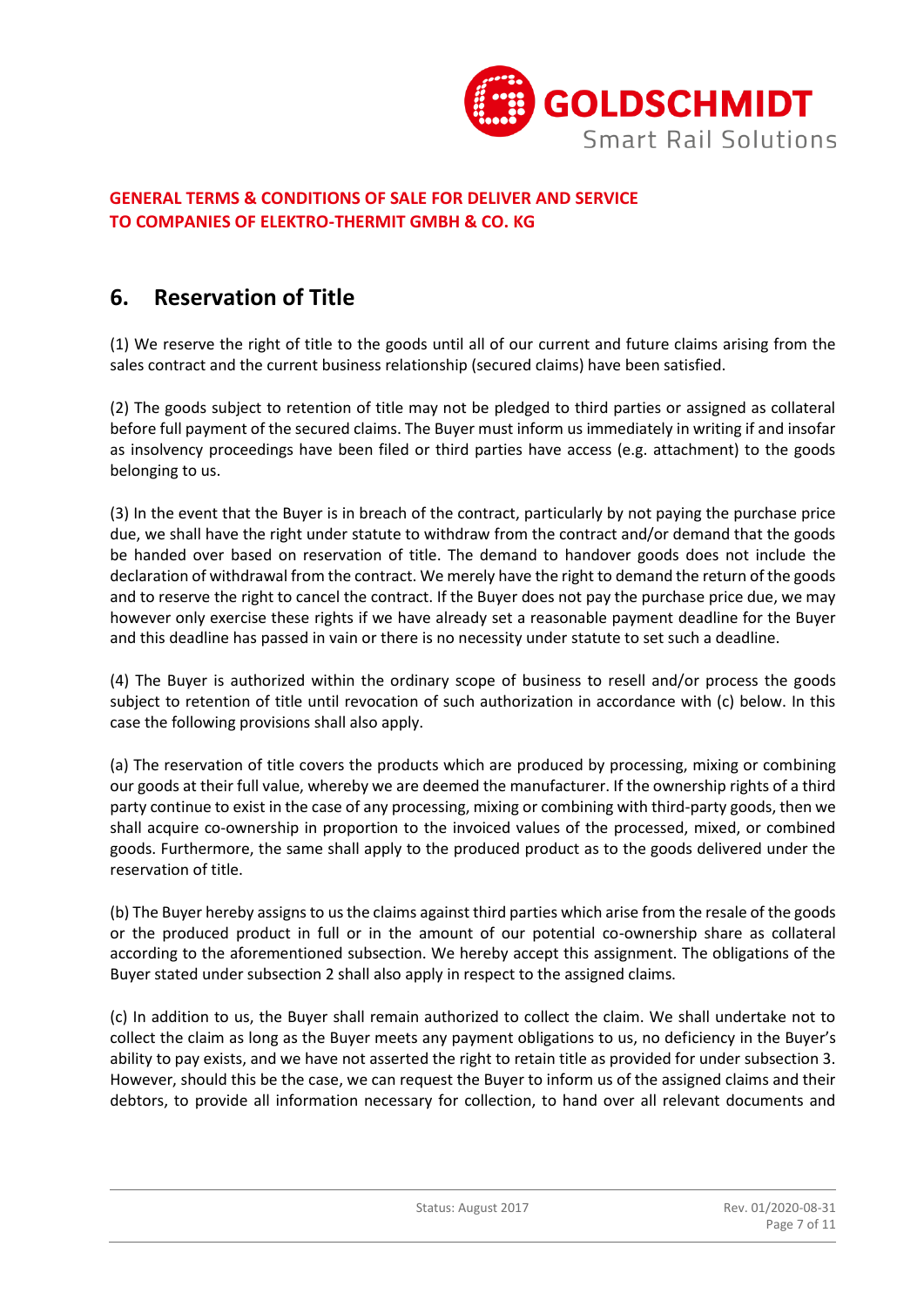

notify the debtors (third parties) of the assignment. In addition, we shall be entitled, in this case, to revoke the authorization of the Buyer to resell and/or process the goods subject to retention of title.

(d) If the realizable value of the collateral items exceeds our claims by more than ten percent, we shall upon request of the Buyer release collateral items at our discretion.

## **7. Claims of Defect by the Buyer**

(1) The statutory provisions shall apply to the rights of the Buyer if there are defects of quality or title (including false delivery and shortfall in delivery, as well as improper assembly or faulty assembly instructions) insofar as nothing is determined otherwise in the following. In any event, the special statutory requirements regarding the delivery of the goods to a consumer (right of recourse under §§ 478, 479 German Civil Code) shall remain unaffected.

(2) Our liability for defects shall be based on the agreement regarding the quality of the goods. The product descriptions that are part of the individual agreements or which have been published by us (especially in catalogues and on our Internet site) are considered to be the agreement concerning the goods. The characteristics of any samples of our products shall only become component to the contract if this has been expressly agreed. Furthermore, the Buyer must inform us of any special requirements to be met by our goods in due time prior to contract conclusion.

(3) In the absence of any agreed specification, the statutory provisions provide the basis for determining if a defect is present or not (§ 434 (1) sentences 2 and 3 of the German Civil Code). However, we do not assume any liability for public statements made by the manufacturer or other third parties (e.g. advertising or other promotional statements).

(4) If individual (replacement) parts are purchased, we assume no responsibility for their suitability for the purposes envisioned by the Buyer unless we have expressly confirmed the suitability.

(5) The Buyer's claims of defect presume that the statutory obligations regarding inspection and reporting defects have been satisfied (§§ 377, 381 German Commercial Code). If a defect is identified at delivery, during the inspection or at a subsequent time, then this is to be reported to us immediately in writing. In all cases, obvious defects must be reported within ten calendar days of delivery, and any defects not identifiable at the time of inspection must be reported in writing within the same period of time starting from the time they are identified. If the Buyer fails to carry out the proper inspections and/or report, our liability shall be precluded for the defect which was not reported, or not reported in a timely manner, or not duly reported in compliance with the statutes.

(6) If the delivered object is faulty we can initially choose whether we shall provide subsequent performance by remedying the defect (rectification of a defect) or by delivering a faultless object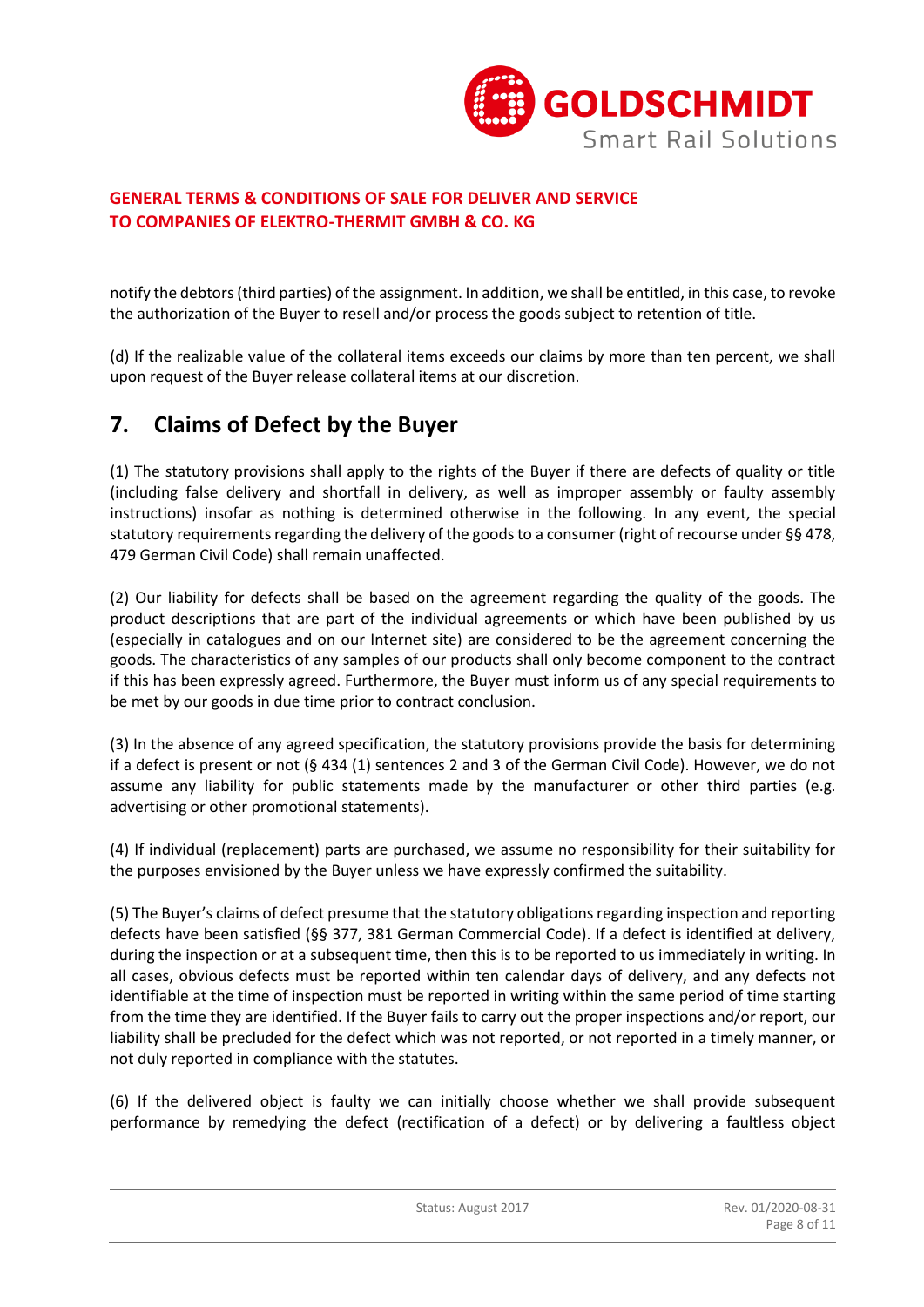

(replacement delivery). Our right to refuse subsequent performance under the statutory provisions remains unaffected.

(7) We are entitled to make the owed subsequent performance dependent on the Buyer paying the purchase price due. The Buyer, however, has the right to retain a reasonable part of the purchase price proportionate to the defect.

(8) The Buyer must give us the time and opportunity which are necessary for the outstanding subsequent performance, in particular for handing over the goods for which a complaint was made for purposes of inspection. In the event of replacement delivery, the Buyer must return the faulty object to us according to the statutory provisions. Subsequent performance does not include the disassembly of the defective goods or renewed assembly or installation if assembly or installation were not among our original obligations.

(9) The expenses necessary for the inspection and subsequent performance, in particular costs for transport, travel, work and materials, (not costs for disassembly or assembly/installation), shall be borne by us if there is indeed a defect. Otherwise, we may demand reimbursement from the Buyer for any costs incurred in connection with the unjustified claim of defect (in particular for testing and transport costs) unless the lack of defect was not recognizable for the Buyer.

(10) If the subsequent performance has failed, or a reasonable deadline set by the Buyer for subsequent performance has come and gone in vain or is not required under statute, the Buyer may withdraw from the sales contract or reduce the purchase price. However, no right to withdraw exists in the case of an insignificant defect.

(11) If the Buyer or a third party authorized by him has carried out improper work (e.g. installment of replacement parts), repairs, maintenance, or other changes in regard to our goods and these actions have led to defects in the goods, no claim of defective goods shall exist against us for these goods or the consequences arising from them.

(12) Claims of the Buyer for damages or reimbursement of fruitless expenses shall only exist as provided for under § 8 and are otherwise excluded.

## **8. Other Liability**

(1) If not otherwise provided for in these terms and conditions, including in the following provisions, we shall be liable according to the relevant statutory provisions if any contractual or non-contractual duties are breached.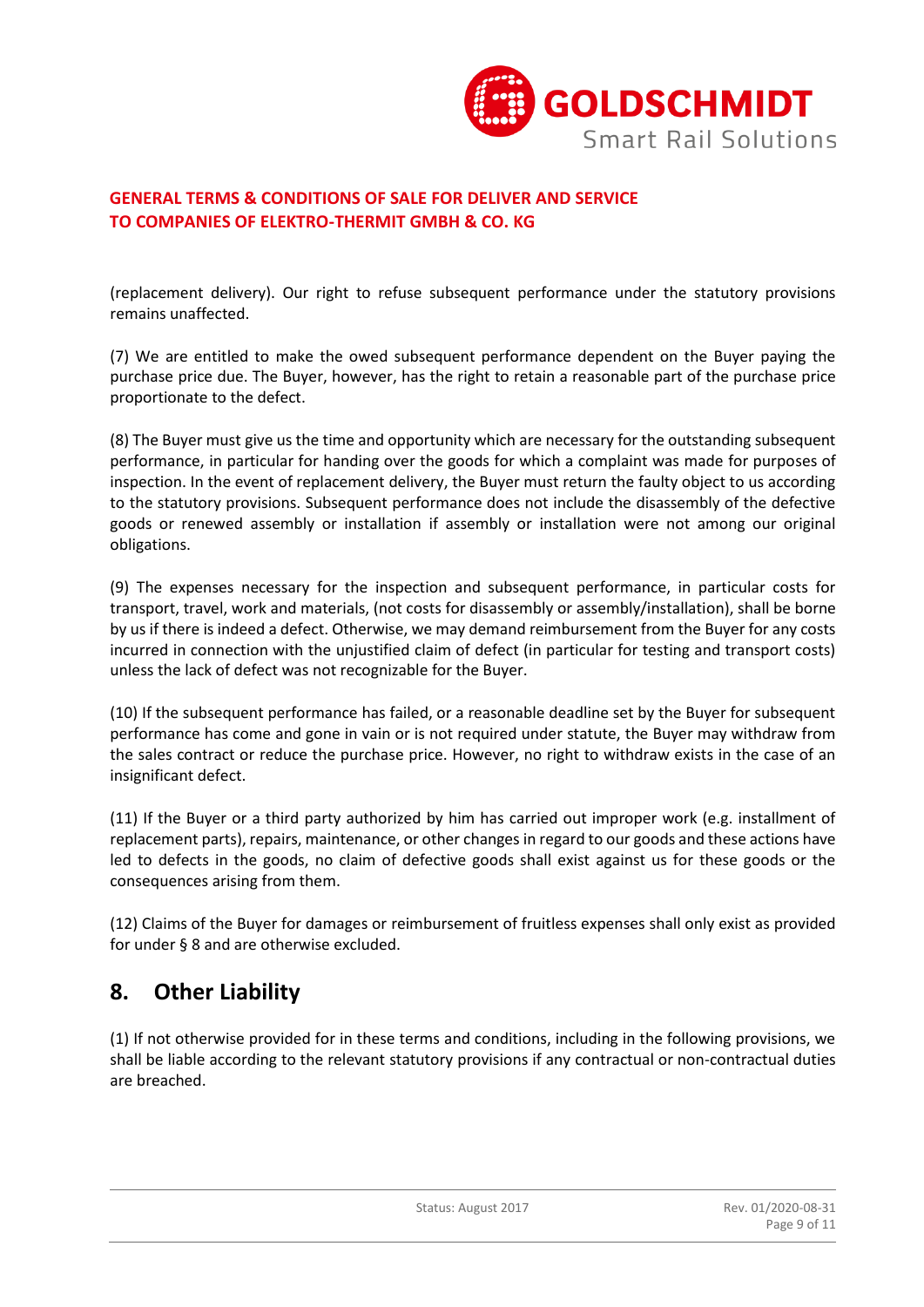

(2) We shall be liable for damage compensation—regardless of legal basis—in the case of willful intent and gross negligence. In the case of simple negligence, we shall be liable, subject to a milder standard of liability according to statute (e.g. the duty of care exercised in our own matters), only for

a) damages arising from injury to life and limb or health,

b) damages arising from the not insignificant breach of an essential contractual duty (an obligation, the breach of which puts the performance of the contract at risk, and on the fulfillment of which the contractual partner relies and may, as a rule, depend); in this case our liability is limited to the compensation of the foreseeable damage that typically occurs.

(3) The limitation of liability in subsection 2 shall also apply to breaches by or in favor of persons, for whose culpability we carry responsibility under statute. These shall not apply if we have fraudulently concealed the defect or given a guarantee of the quality of the goods or for claims asserted by the Buyer under the German Product Liability Act.

(4) The Buyer may only withdraw from or cancel the contract due to a breach of duty which does not consist of a defect if we are responsible for the breach of duty. A right to terminate on the part of the Buyer (particularly under §§ 651, 649 German Civil Code) is hereby precluded. Furthermore, the statutory provisions and legal consequences shall apply.

## **9. Limitation of Actions**

(1) In divergence from § 438 subs. 1(3) of the German Civil Code, the general period of limitation for claims arising from material and legal defects shall be one year from delivery. If an acceptance has been agreed, the limitation period shall begin with the acceptance.

(2) Claims regarding goods involving a building or a thing that has been used for a building in accordance with the normal way it is used and has resulted in the defectiveness of the building, the claims shall become statute-barred in five years from delivery (§ 438 subs. 1(2) German Civil Code). Other special statutory provisions shall also remain unaffected in regard to the limitation of claims (especially § 438 subsections 1(1) and 3, §§ 444, 479 German Civil Code).

(3) The aforementioned periods of limitation under the law governing sales and purchases shall also apply to contractual and non-contractual claims for damage on the part of the Buyer for defects in the goods unless the application of the usual statute of limitations (§§ 195, 199 German Civil Code) would lead to shorter limitation periods in individual cases. Damage compensation claims on the part of the Buyer in accordance with § 8 subs. 2, sentences 1 and 2a of these terms and conditions and the German Product Liability Act shall only be subject to the statutory limitation of actions.